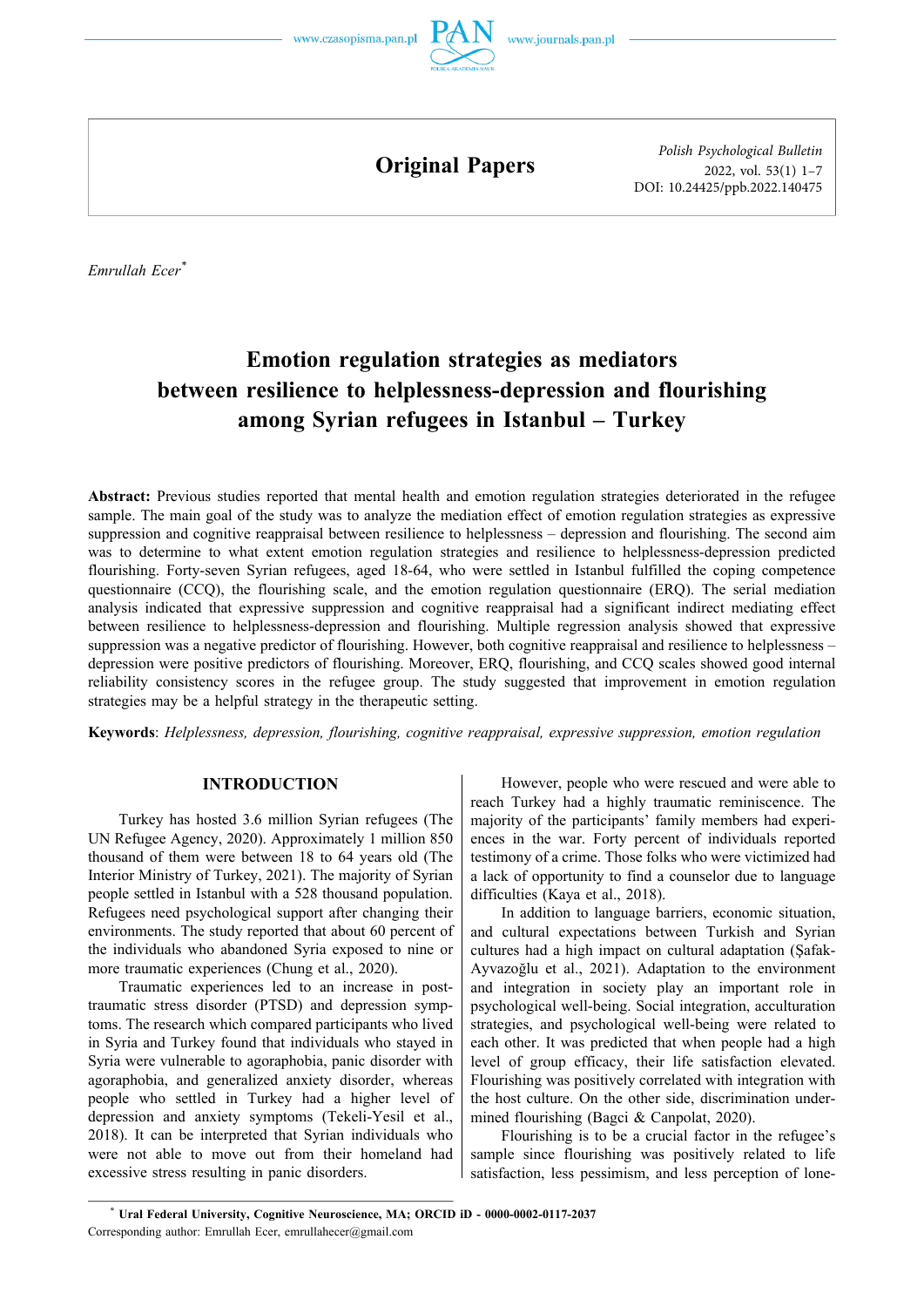liness (Diener et al., 2010). Flourishing was highly correlated with daily mood regulation and curiosity (Drake et al., 2021). When people performed a high level of flourishing, their resilience to psychological disturbance increased (Uysal, 2015). It was found that flourishing affected cognitive reappraisal of emotion and coping strategies (Vally & Ahmed, 2020). Therefore, an optimal level of flourishing is required for a high function of hope, quality of social interaction, cognitive, and coping strategies.

As individuals implemented cognitive reappraisal strategies, their social skills improved (Cutuli, 2014). Nevertheless, the dominance of using expressive suppression strategies was the determiner of PTSD, anxiety, and depression symptoms in the victimized group (Moore et al., 2008). Furthermore, expressive suppression was an indicator of PTSD symptoms such as avoidance numbing, and hyperarousal (Chukwuorji et al., 2017).

The experimental research demonstrated that social inhibition was positively correlated with expressive suppression. Expressive suppression activated the sympathetic nervous system, while cognitive reappraisal affected the parasympathetic nervous system. Improvement in cognitive reappraisal was a helpful strategy for socially inhibited people (Duijndam et al., 2020). Expressive suppression also adjusted people`s physiology and pumped up the heart rate, decreased somatic activity (Gross & Levenson, 1993), and increased blood pressure (Butler et al., 2003). It can be highlighted that the cognitive reappraisal system regulates body functions and cognitiveemotion strategies. Cognitive reappraisal strategies were found to mediate the amygdala activity (Buhle et al., 2014). The study based on refugees in South Korea demonstrated that people who had a high level of expressive suppression were at risk of suicidal thoughts (Park et al., 2018). Hence, activating cognitive reappraisal strategies and deactivating expressive suppression may be helpful to decrease the stress-related symptoms and modulate the cognitive patterns of refugees.

Dysfunctional cognitive emotion regulation strategies adversely modified mood disorders such as depression and anxiety among Syrian refugees in Germanyof refugees in Germany (Demir et al., 2020). In addition to that Syrian refugees lost their hope and motivation in Turkey. They were not reluctant to harmonize with the society. Their perception of social support decreased that led to a high level of pessimistic ideas about their future (Yildirim et al., 2020).

Pessimistic thoughts about the future may induce learned helplessness (Abramson et al., 1989). The coping competence questionnaire (CCQ) measures the level of resilience to helplessness-depression. It was suggested that the CCQ was negatively related to neuroticism, stress reaction, and aggression, whereas it was positively correlated with well-being, consciousness, and perception of achievement (Schroder & Ollis, 2013). It was found that 23 percent of flourishing`s variance was explained by both mindfulness and CCQ (Akin & Akin, 2015). Hence, it can be said that CCQ was an important factor in increase resilience in refugees.

The study goal was to analyze the relationship between flourishing, resilience to helplessness-depression, emotion regulation strategies as cognitive reappraisal and expressive suppression. The second aim of the research was to determine the effects of resilience to helplessnessdepression, cognitive reappraisal, and expressive suppression on flourishing. The third target of the research was to ascertain the effects of resilience to helplessness – depression on flourishing that mediated via expressive suppression and cognitive reappraisal.

## **METHOD**

#### **Participants**

In the study, there were 47 Syrian refugees (Males n=30, 63.8%) who settled in Istanbul. Participants were contacted via the Syrian Nur association. The mean age of participants was 33.28 ranging from 18 to  $64$  (*SD* = 10.5). The mean year of moving to Turkey was 4.5 years ranging from 2 to 8 years  $(SD = 1.7)$ . Detailed information on the sample is shown in Table 1. Participants completed the coping competence questionnaire (CCQ), flourishing, and emotion regulation questionnaire (ERQ) scales via the paper-pencil method. Individuals did not gain any benefit from the study. The inclusion criterion for the study was to be above 18 years old.

**Table 1.** Demographic Variables

| <b>Variables</b> | Frequency      | Percentage |  |
|------------------|----------------|------------|--|
|                  | n              | (%)        |  |
| Gender           |                |            |  |
| Female           | 17             | 36.2       |  |
| Male             | 30             | 63.8       |  |
| Occupation       |                |            |  |
| Student          | 9              | 9.1        |  |
| Unemployed       | 7              | 19.1       |  |
| Missing          | 31             | 66.0       |  |
| Education        |                |            |  |
| Primary          | 5              | 10.6       |  |
| High School      | 25             | 53.2       |  |
| University       | 15             | 31.9       |  |
| Missing          | $\overline{2}$ | 4.3        |  |

## **Materials**

## *Coping Competence Questionnaire*

The coping competence questionnaire (CCQ) which is related to helplessness, hopelessness, and depression was developed by Schroder and Ollis (2012). The CCQ has 12 descriptions about one's perception of failures, feeling hopelessness, and helplessness (e.g., "I lose faith in myself when I make mistakes"). The scale is ranged from  $1=$ ("Very uncharacteristic of me") to  $6 =$  ("Very characteristic of me"). All of the items were reversed and calculated. The higher scores suggested higher resilience to learned helplessness-depression. In the current study,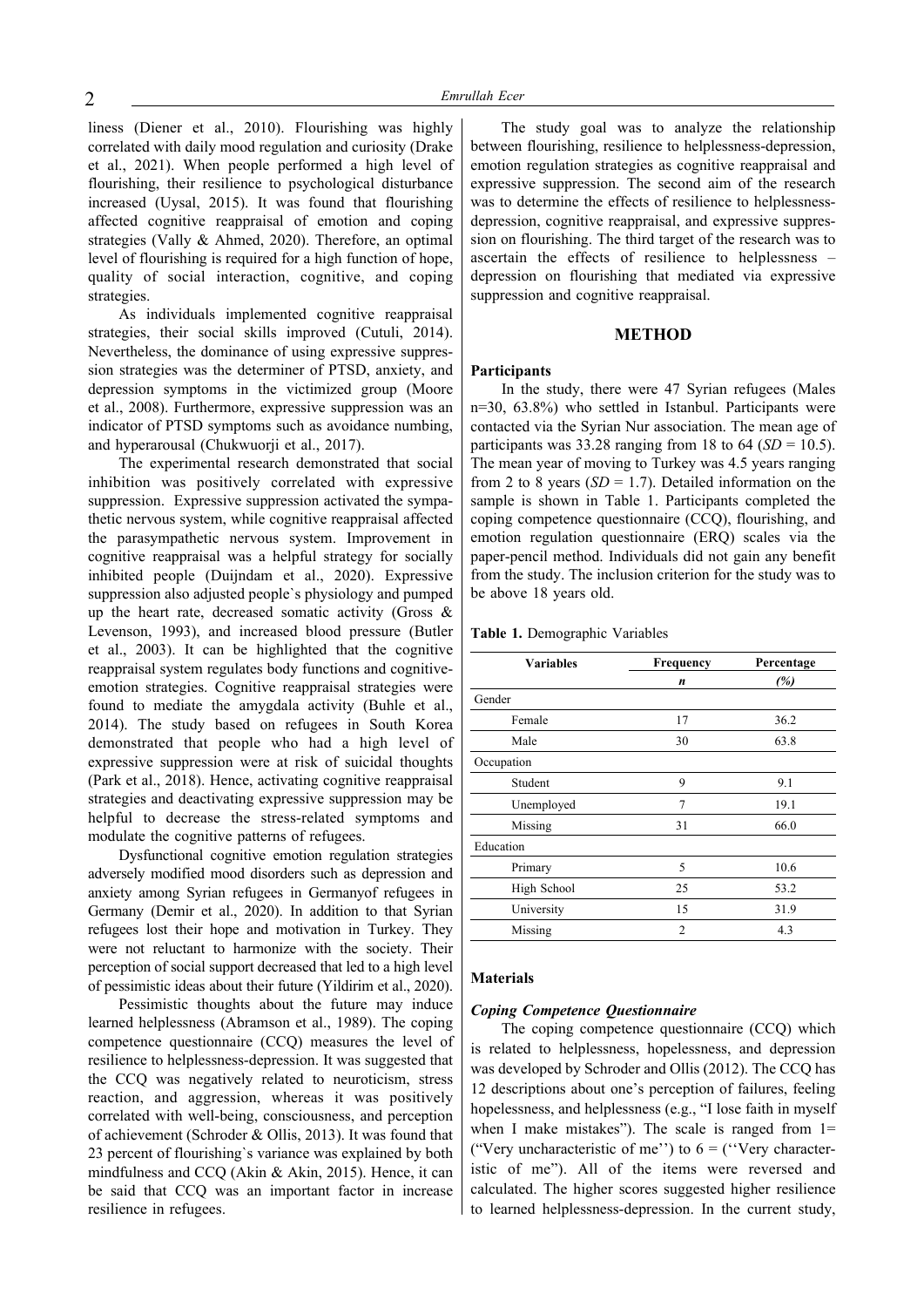the Turkish version of CCQ (Akin et al., 2014) was translated into the Arabic language by a Syrian person who was graduated from the Turkish department. The scale had a high internal reliability score (Cronbach Alpha=.82).

## *Flourishing Scale*

The flourishing scale consists of statements about the perception of the meaning of life, quality of social relationships, happiness, engagement in activities, and perception of self. The original version of the flourishing (Diener et al., 2010) scale had 8 statements (e.g., "I am optimistic about my future") ranging from 1= ("Strongly disagree") to  $7 =$  ("Strongly agree"). The Arabic version of the flourishing scale **(**Salama-Younes, 2017) was used in the Syrian refugees' sample. The higher scores indicated higher levels of flourishing. The scale had a high internal reliability score (Cronbach Alpha=.83).

#### *Emotion Regulation Questionnaire (ERQ)*

The emotion regulation questionnaire (ERQ) is divided into two categories. Expressive suppression includes 4 statements (e.g., "When I am feeling positive emotions, I am careful not to express them") and cognitive

## **Data Analysis**

The study was computed by SPPS, version 26. Normal distribution and non-parametric tests analysis were determined checking skewness, kurtosis, and standardized z-scores of kurtosis and skewness. It was suggested z-scores between -1.96 and +1.96 for small samples (n<50) are considered as normally distributed (Kim, 2013; Tabachnick & Fidell, 2013). Moreover, some authors also suggested that z scores ranging between -2 and  $+2$  were accepted as a normal distribution (George  $\&$ , Mallery, 2010). In the study, z scores of skewness and kurtosis in all scales were reported between -1.96 and +1.96 (see table 2). Therefore, the study was computed using parametrical tests. Pearson correlation test measured the relationship between resilience to helplessness-depression, flourishing scale, and emotion regulation strategies as cognitive reappraisal and expressive suppression. T-Test independent was used to explain the effects of gender on these variables. Multiple regression analysis was implemented to predict the effects of coping competence, and emotion regulation strategies on flourishing. Flourishing was chosen as a dependent variable, while CCQ and ERQ were independent variables. The serial mediation analysis

| Table 2. Descriptive Statistics |  |
|---------------------------------|--|
|---------------------------------|--|

| <b>Measure</b> | Mean | SD   | <b>Kurtosis</b><br>(SE) | <b>Skewness</b><br>(SE) | <b>Kurtosis</b><br>(Z) | <b>Skewness</b><br>(Z) |
|----------------|------|------|-------------------------|-------------------------|------------------------|------------------------|
| <b>CCQ</b>     | 51.4 | 10.9 | $-.76, (.68)$           | .35, (.68)              | $-1,11$                | $-1.38$                |
| CR             | 4.8  | 1.2  | $-0.09, (0.68)$         | $-12, (0.35)$           | $-.14$                 | $-.36$                 |
| ES             | 4.2  | 1.2  | .05(68)                 | $-.35, (.35)$           | .07                    | $-1.01$                |
| Flourishing    | 46.3 | 7.9  | $-.74, (.68)$           | $-48, (0.35)$           | $-1.09$                | $-1.39$                |

*Note.* SD= Standard Deviation, CCQ= Resilience to helplessness-depression, CR= Cognitive Reappraisal, ES= Expressive Suppression, SE= Standard Error, Z= Standard Score

reappraisal has 6 descriptions **(**e.g., "When I'm faced with a stressful situation, I make myself think about it in a way that helps me stay calm"). The original version of the scale (Gross & John, 2003) compromised 10 items ranging from  $1 =$  ("Strongly disagree") to  $7 =$  ("Strongly agree"). The Turkish version of ERQ (Koc et al., 2019) was translated into the Arabic language by a Turkish person who was graduated from the Arabic language department. The scale had a good internal reliability score (Cronbach Alpha=.70).

**Table 3.** Pearson Correlation Test

| Variable       |         |          |       |  |
|----------------|---------|----------|-------|--|
| 1. CCQ         |         |          |       |  |
| 2. ES          | $-.31*$ |          |       |  |
| 3. CR          | $-.09$  | .50      |       |  |
| 4. Flourishing | $45**$  | $-.25**$ | $30*$ |  |

*Note.* \* p<.05, \*\* p<.01, CCQ= Resilience to helplessness-depression, CR= Cognitive Reappraisal, ES= Expressive Suppression

|  | Table 4. Multiple regression analysis |  |
|--|---------------------------------------|--|
|  |                                       |  |

| Model      |          | <b>Unstandardized Coefficients</b> |      |         | 95.0% CI |  |
|------------|----------|------------------------------------|------|---------|----------|--|
|            | Estimate | SE                                 |      | IJ      | UL       |  |
| <b>CCQ</b> | .40      | .132                               | .004 | .134    | .666     |  |
| ES         | $-.32$   | .113                               | .007 | $-.549$ | $-.095$  |  |
| <b>CR</b>  | .46      | .115                               | .000 | .224    | .687     |  |

*Note.* CCQ= Coping Competence, ES=Expressive Suppression, CR=Cognitive Reappraisal

DV=Flourishing, R2=425, Adj. R2=385, CI=Confidence Interval, LL=Lower Limit, UL=Upper Limit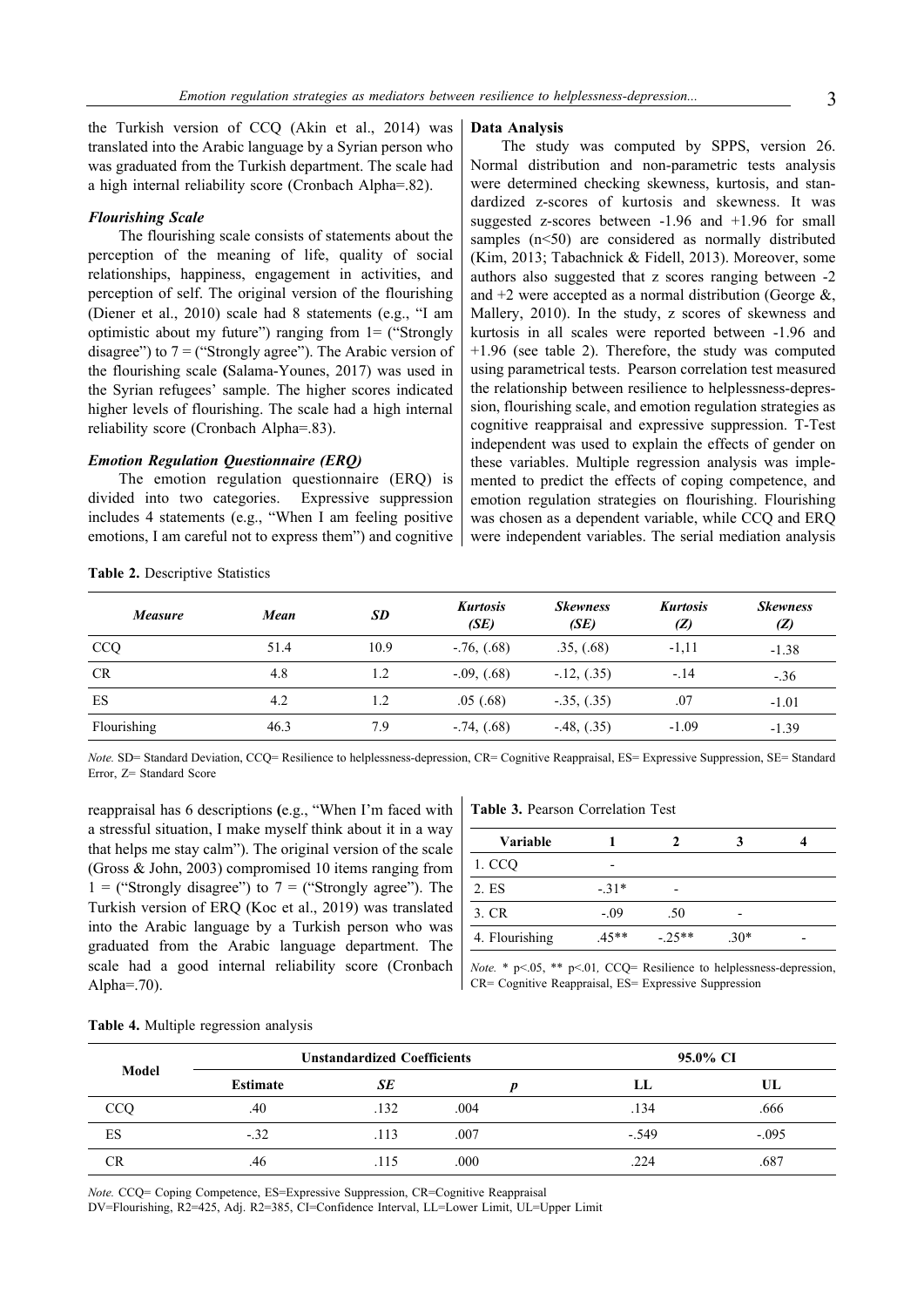of the PROCESS model 6 was used to determine the effects of resilience to helplessness-depression on flourishing mediating via expressive suppression and cognitive reappraisal. The first mediator was expressive suppression and the second one was cognitive reappraisal. 95 % biascorrected bootstrap confidence intervals (CI) of indirect effects with 5, 000 bootstrap samples were computed. To detect the significance level, the assessment criterion was confidence intervals to be not crossing zero (Preacher & Hayes, 2008).

Moreover, since the study had a small sample size the G\*Power (Faul et al., 2007) was used to reveal the sample size power of the Pearson correlation and multiple regression analysis. The type of power of the bivariate correlation model was the post hoc two tails model. The test`s name for the multiple regression was the linear multiple regression, fixed model, R2 deviation from zero. Because after study the G\*Power was detected, post hoc test was computed.

## **RESULTS**

It was found that Syrian refugees had a high level of cognitive reappraisal  $(M = 4.8, SD = 1.15)$  and expressive suppression (*M*=4.2, *SD*=1.2). Resilience to helplessnessdepression  $(M = 51.4, SD = 10.9)$  and flourishing  $(M = 46.3, SD = 7.9)$  were at the optimal level.

Pearson correlation showed that flourishing was positively correlated with resilience to helplessness -depression ( $r = 45$ ,  $p = 0.002$ ) and cognitive reappraisal  $(r = .30, p = 0.04)$ . Resilience to helplessness-depression was negatively related to expressive suppression  $(r = .31)$ ,  $p = 0.03$ ).

Multiple linear regression analysis indicated that flourishing was explained with 38.5 percent of variance by resilience to helplessness – depression, expressive suppression, and cognitive reappraisal emotion regulation strategies; F (3, 43) = 10.58, p = 0.001. It was found that

both cognitive reappraisal ( $B = .46$ ,  $SE = .13$  p = 0001) and resilience to helplessness-depression  $(B = .40, SE = .11,$  $p = 0.004$ ) positively predicted flourishing, while expressive suppression negatively predicted flourishing.  $(B = .32, SE)$  $=$ .11, p =.007).

Serial Mediation analysis with the model of 6 was measured. Expressive suppressive was a mediator 1, and cognitive reappraisal was a mediator 2. Both of them together indirectly mediated the effects of resilience to helplessness – depression on flourishing. The direct pathway from resilience to helplessness-depression to expressive suppression was negatively significant  $(B = .14, SE = .06, p = .03)$ . The direct pathway from resilience to helplessness – depression to cognitive reappraisal was not significant (B =.05, SE =.20, p =.59), while the direct pathway from expressive suppression to cognitive reappraisal was significant ( $B = .74$ ,  $SE = .19$ ,  $p = 0.004$ ). The direct pathway from resilience to helplessness – depression to flourishing was significant ( $B = 27$ , SE =.09,  $p = .004$ ). The direct effect of expressive suppression on flourishing was negatively significant (B  $=$ -.64, SE  $=$ .23, p  $=$ .006), and the direct effect of cognitive reappraisal on flourishing was positively significant (B  $=61$ , SE  $=15$  p  $=0003$ ). The total effect of resilience to helplessness-depression on flourishing was positively significant (B = 32, SE = 09, p = 001). The total indirect



**Figure 1.** Serial Mediation Analysis Model

**Table 5.** *Serial Mediation Analysis Pathway as Mediators Emotion Regulation Strategies* 

| <b>Model Pathways</b> | B      | <b>SE</b> | t       | $\boldsymbol{p}$ | <b>UL 95%CI</b> | LL 95%CI |
|-----------------------|--------|-----------|---------|------------------|-----------------|----------|
| CCQ - ES              | $-.14$ | .06       | $-2.2$  | $.03*$           | $-.27$          | $-.01$   |
| ES-CR                 | .74    | .19       | 3.86    | $.0004**$        | .35             | 1.12     |
| CCQ-CR                | .05    | .09       | .54     | .59              | $-.13$          | .22      |
| ES-Flourishing        | $-.64$ | .23       | $-2.86$ | $.006**$         | $-1.1$          | $-.19$   |
| CR-Flourishing        | $-.61$ | .15       | 3.97    | $.0003**$        | .30             | .92      |
| Total Model Effect    | .32    | .10       | 3.36    | $.001**$         | .13             | .52      |
| Direct Effect         | .27    | .09       | 3.03    | $.004**$         | .09             | .44      |
| Total Indirect Effect | .06    | .05       |         |                  | $-.05$          | .15      |
| CCQ-ES-Flourishing    | .09    | .05       |         |                  | .008            | .19      |
| CCQ-CR-Flourishing    | .03    | .05       |         |                  | $-.07$          | .12      |
| CCO-ES-CR Flourishing | $-.06$ | .04       |         |                  | $-14$           | $-.005$  |

*Note.* \*pathway significant at p<.05, \*\*pathway significant at p<.001. Significant pathways were emphasized in bold (95%CI does not cross zero).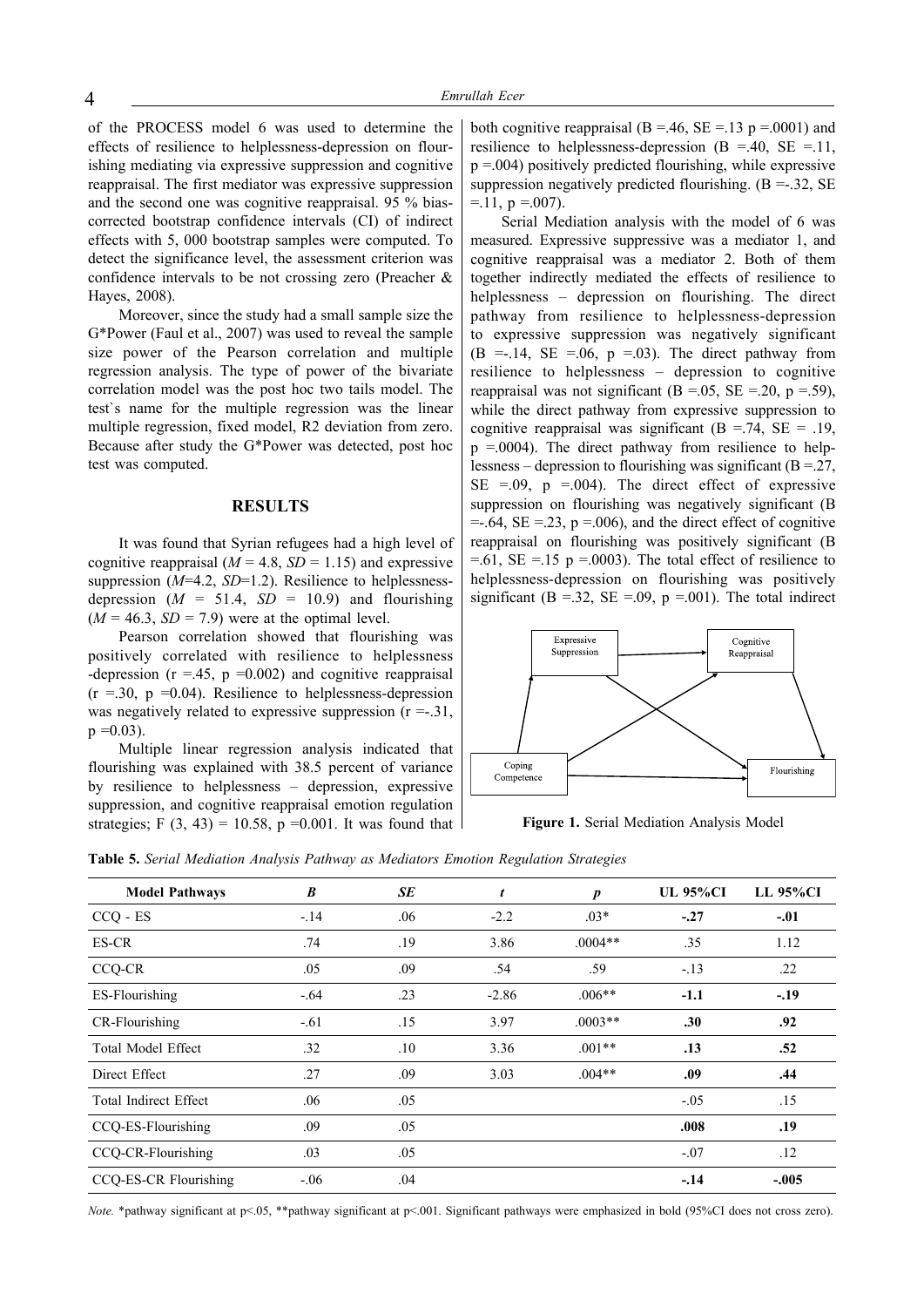effect of resilience to helplessness-depression on flourishing mediated via cognitive reappraisal and expressive suppression was not significant ( $B = .06$ ,  $SE = .05$ ,  $95CI\%$ ) =-.05, .15). Expressive suppression significantly mediated the indirect effects of resilience to helplessness-depression on flourishing (B =.09, SE =.05, 95CI% =.008, .19), but cognitive reappraisal did not have the same effect  $(B = .03, )$  $SE = .05, 95CI\% = .07, .12$ . Both expressive suppression and cognitive reappraisal had a significant indirect effect of resilience to helplessness-depression on flourishing (B  $=$ -.06, SE  $=$ .04, 95CI%  $=$ -.15, -.006).

Therefore, the results showed that there were no total indirect effects of expressive suppression and cognitive reappraisal between CCQ and flourishing. Nevertheless, both expressive suppression and cognitive reappraisal with [I.E. =-.06] indirect effect size significantly mediated the effects of resilience to helplessness-depression on flourishing. The indirect effect of expression suppression [I.E. =.09] was higher than cognitive reappraisal [I.E. =.03]. Therefore, it can be assumed that expressive suppression strategies had a higher significant predictor effect between resilience to helplessness-depression and flourishing than cognitive reappraisal.

## **DISCUSSION**

The study had three main objectives. The first one was to ascertain the mediation effect of ERQ as expressive suppression and cognitive reappraisal between CCQ and flourishing. The second one was to analyze the effects of CCQ and ERQ on flourishing. The third objective was to determine how resilience to helplessness-depression, flourishing, and ERQ were related to each other.

The previous study reported that Syrian refugees in the south part of Turkey called Kilis had a low level of flourishing (Yanardağ et al., 2021). However, the current study where sampled in Istanbul indicated that Syrian refugees had an optimal functioning in flourishing  $(M = 46.3, SD = 7.9)$ . It was found that people with depression symptoms had a low level of cognitive reappraisal and a higher level of expressive suppression than non-depressed individuals (Joormann & Gotlib, 2010). However, the current study demonstrated that Syrian refugees both had a higher level of cognitive reappraisal  $(M = 4.79, SD = 1.15)$  and expressive suppression  $(M = 4.2,$  $SD = 1.23$ ). Furthermore, resilience to helplessness – depression in the refugee group was not at the low level (*M*   $=51.5$ , *SD*  $=10.9$ ). Hence, it can be said that expressive suppression emotion regulation strategies can be focused on in the therapeutic setting with the refugee group.

The previous research indicated that cognitive reappraisal was positively correlated with gratitude, social interactions, and flourishing (Millonado & Daep, 2021). The study based on cancer patients suggested that cognitive reappraisal and hope were indicators of mental well-being (Peh et al., 2016). Results showed that flourishing was positively correlated with resilience to helplessness-depression and cognitive reappraisal, whereas expressive suppression was adversely related to resilience to helplessness-depression. Furthermore, 38.5% of flourishing's variance was explained by both emotion regulation strategies and resilience to helplessness-depression. Therefore, it should be highlighted that increase in emotion regulation strategies and resilience to helplessness-depression may be a helpful strategy in the therapeutic setting so as to develop refugees' mental health.

In addition to that expressive suppression and cognitive reappraisal together mediated the effects of resilience to helplessness-depression on flourishing. However, it should be noted that the indirect mediation effect of expressive suppression was 6% more powerful than cognitive reappraisal. Therefore, it can be highlighted that the impact of expressive suppression on the resilience to helplessness-depression and flourishing in the refugee's sample were higher than cognitive reappraisal.

There were two main limitations in the study. The first one was the population that was limited to Istanbul province, and results did not encompass the refugees who settled overall country. The second limitation was the sample size. Even though kurtosis and skewness scores were reported as a normal distribution further studies can be implemented in a larger sample. However, the multiple regression power (.93) was higher than 80%. It can be said that the effects of emotion regulation strategies and resilience to helplessness – depression on flourishing had a good sample size power. Moreover, the actual power size of the relationship between flourishing and resilience to learned helplessness – depression (.90) had a significant power. On the other side, the correlation sample size power of the relationship between the resilience to learned helpless-depression and expression suppression (.60) and the power of flourishing and cognitive reappraisal in bivariate correlation test had a low sample size power (.55) that was a limitation for the study.

However, the working hypothesis indicated the indirect mediation role of ERQ between CCQ and flourishing was at a significant level. Since the sample size was small, further studies can concentrate on the mediation effects of ERQ with a larger sample to have a meaningful power effect. In addition to that CCQ and ERQ scales showed high internal consistency and can be used in future studies in the Arabic sample.

#### **ACKNOWLEDGEMENTS**

I would like to thank my supervisor Dr. Lukasz Tanas, SWPS University of Social Sciences and Humanities, Faculty of Psychology, Warsaw, for his help and advice with this manuscript. I also thank Gulnihal Sarikaya for CCQ scale translation and Aynur Nassif for ERQ translation.

#### **REFERENCES**

Abramson, L. Y., Metalsky, G. I., & Alloy, L. B. (1989). Hopelessness depression: A theory-based subtype of depression. *Psychological Review, 96*(2), 358–372. [https://doi.org/10.1037/0033-](https://doi.org/10.1037/0033-295X.96.2.358) [295X.96.2.358.](https://doi.org/10.1037/0033-295X.96.2.358)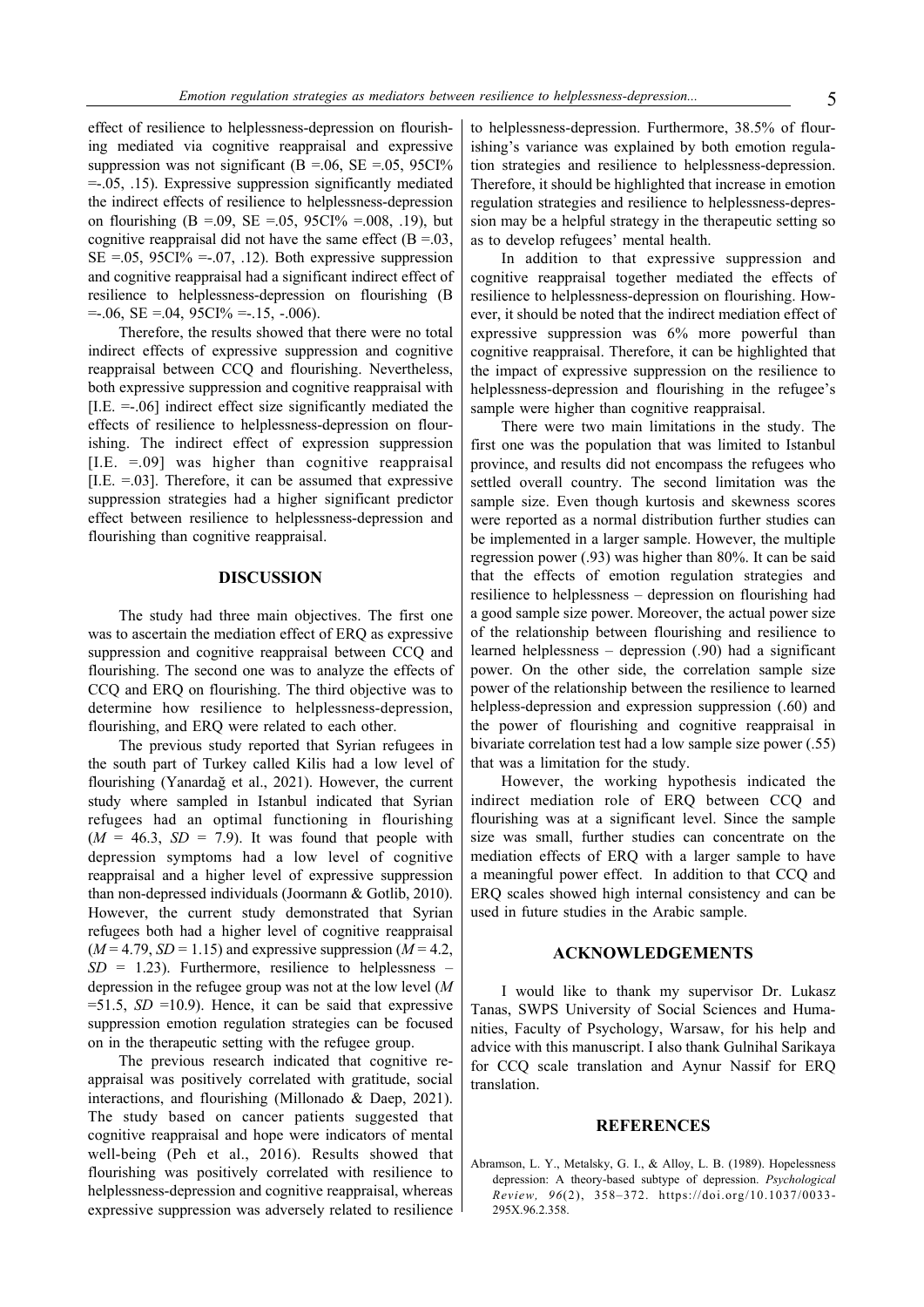- Akin, A., & Akin, U. (2015). Mediating role of coping competence on the relationship between mindfulness and flourishing. *Suma Psicológica*, *22*(1), 37-43. [https://doi.org/10.1016/j.sumpsi.2015.05.005.](https://doi.org/10.1016/j.sumpsi.2015.05.005)
- Akin, A., Kaya, M., Turan, M. E., Akin, U., & Adam Karduz, F. F., (2014). The validity and reliability of Turkısh version of The Coping Competence Questıonnaire. *Journal of Educatıonal and Instructıonal Studies In The World, 4*(10), 25-29. [https://avesis.cumhuriyet.](https://avesis.cumhuriyet.edu.tr/yayin/a6151ebf-b126-4d58-bfca-b29a5aa0534c/the-validity-and-reliability-of-turkish-version-of-the-coping-competence-questionnaire) [edu.tr/yayin/a6151ebf-b126-4d58-bfca-b29a5aa0534c/the-validity](https://avesis.cumhuriyet.edu.tr/yayin/a6151ebf-b126-4d58-bfca-b29a5aa0534c/the-validity-and-reliability-of-turkish-version-of-the-coping-competence-questionnaire)[and-reliability-of-turkish-version-of-the-coping-competence-ques](https://avesis.cumhuriyet.edu.tr/yayin/a6151ebf-b126-4d58-bfca-b29a5aa0534c/the-validity-and-reliability-of-turkish-version-of-the-coping-competence-questionnaire)[tionnaire.](https://avesis.cumhuriyet.edu.tr/yayin/a6151ebf-b126-4d58-bfca-b29a5aa0534c/the-validity-and-reliability-of-turkish-version-of-the-coping-competence-questionnaire)
- Bagci, S. C., & Canpolat, E. (2020). Group efficacy as a moderator on the associations between perceived discrimination, acculturation orientations, and psychological well‐being. *Journal of Community & Applied Social Psychology*, *30*(1), 45-58. [https://doi.org/10.1002/](https://doi.org/10.1002/casp.2421)  [casp.2421.](https://doi.org/10.1002/casp.2421)
- Buhle, J. T., Silvers, J. A., Wager, T. D., Lopez, R., Onyemekwu, C., Kober, H., & Ochsner, K. N. (2014). Cognitive reappraisal of emotion: a meta-analysis of human neuroimaging studies. *Cerebral Cortex*, *24*(11), 2981-2990. [https://doi.org/10.1093/cercor/bht154.](https://doi.org/10.1093/cercor/bht154)
- Butler, E. A., Egloff, B., Wilhelm, F. H., Smith, N. C., Erickson, E. A., & Gross, J. J. (2003). The social consequences of expressive suppression. *Emotion (Washington, D.C.)*, *3*(1), 48–67. [https://doi.](https://doi.org/10.1037/1528-3542.3.1.48)  [org/10.1037/1528-3542.3.1.48.](https://doi.org/10.1037/1528-3542.3.1.48)
- Chukwuorji, J. C., I feagwazi, C. M., & Eze, J. E. (2017). Role of event centrality and emotion regulation in posttraumatic stress disorder symptoms among internally displaced persons. *Anxiety,Stress, and Coping*, *30*(6), 702–715. [https://doi.org/10.1080/10615806](https://doi.org/10.1080/10615806.2017.1361936) [.2017.1361936.](https://doi.org/10.1080/10615806.2017.1361936)
- Chung, M. C., Al Qarni, N., Al Mazrouei, M., Al Muhairi, S., Shakra, M., Mitchell, B., & Al Hashimi, S. (2020). Posttraumatic stress disorder and psychiatric co-morbidity among Syrian refugees: The role of trauma exposure, trauma centrality, self-efficacy and emotional suppression. *Journal of Mental Health*, 1-9. [https://doi.org/10.1080/](https://doi.org/10.1080/09638237.2020.1755023)  [09638237.2020.1755023.](https://doi.org/10.1080/09638237.2020.1755023)
- Cutuli D. (2014). Cognitive reappraisal and expressive suppression strategies role in the emotion regulation: an overview on their modulatory effects and neural correlates. *Frontiers in Systems Neuroscience*, *8*, 175. [https://doi.org/10.3389/fnsys.2014.00175.](https://doi.org/10.3389/fnsys.2014.00175)
- Demir, Z., Böge, K., Fan, Y., Hartling, C., Harb, M. R., Hahn, E., & Bajbouj, M. (2020). The role of emotion regulation as a mediator between early life stress and posttraumatic stress disorder, depression and anxiety in Syrian refugees. *Translational Psychiatry*, *10*(1), 1-10. [https://doi.org/10.1038/s41398-020-01062-3.](https://doi.org/10.1038/s41398-020-01062-3)
- Diener, E., Wirtz, D., Tov, W., Kim-Prieto, C., Choi, D. W., Oishi, S., & Biswas-Diener, R. (2010). New well-being measures: Short scales to assess flourishing and positive and negative feelings. *Social Indicators Research*, *97*(2), 143-156. [https://doi.org/10.1007/s11205-](https://doi.org/10.1007/s11205-009-9493-y)  [009-9493-y.](https://doi.org/10.1007/s11205-009-9493-y)
- Drake, A., Doré, B. P., Falk, E. B., Zurn, P., Bassett, D. S., & Lydon-Staley, D. M. (2021). Daily stressor-related negative mood and its associations with flourishing and daily curiosity. *Journal of Happiness Studies*, 1-16. [https://doi.org/10.1007/s10902-021-](https://doi.org/10.1007/s10902-021-00404-2) [00404-2.](https://doi.org/10.1007/s10902-021-00404-2)
- Duijndam, S., Karreman, A., Denollet, J., & Kupper, N. (2020). Emotion regulation in social interaction: Physiological and emotional responses associated with social inhibition. *International journal of psychophysiology: official journal of the International Organization of Psychophysiology*, *158*, 62–72. [https://doi.org/10.1016/j.ijpsy](https://doi.org/10.1016/j.ijpsycho.2020.09.013)[cho.2020.09.013.](https://doi.org/10.1016/j.ijpsycho.2020.09.013)
- Faul, F., Erdfelder, E., Lang, A. G., & Buchner, A. (2007). G\*Power 3: a flexible statistical power analysis program for the social, behavioral, and biomedical sciences. *Behavior Research Methods*, *39*(2), 175–191. [https://doi.org/10.3758/bf03193146.](https://doi.org/10.3758/bf03193146)
- George, D., & Mallery, M. (2010). *SPSS for Windows Step by Step: A Simple Guide and Reference*, 17.0 update (10a ed.) Boston: Pearson
- Gross, J.J., & John, O.P. (2003). Individual differences in two emotion regulation processes: Implications for affect, relationships, and wellbeing. Journal of Personality and Social Psychology, 85, 348-362. [https://doi.org/10.1037/0022-3514.85.2.348.](https://doi.org/10.1037/0022-3514.85.2.348)
- Gross, J. J., & Levenson, R. W. (1993). Emotional suppression: physiology, self-report, and expressive behavior. *Journal of Personality and Social Psychology*, *64*(6), 970–986. [https://doi.org/](https://doi.org/10.1037//0022-3514.64.6.970)  [10.1037//0022-3514.64.6.970.](https://doi.org/10.1037//0022-3514.64.6.970)
- Joormann, J., & Gotlib, I. H. (2010). Emotion regulation in depression: relation to cognitive inhibition. *Cognition & Emotion*, *24*(2), 281– 298. [https://doi.org/10.1080/02699930903407948\)](https://doi.org/10.1080/02699930903407948))
- Kaya, E., Karadag C.O., Kilic, C., & Uner, S. (2018). Need for and barriers to accessing mental health care among refugees in Turkey: A mixed methods study. *European Journal of Public Health*, *28*(suppl\_4), cky213-453. [https://doi.org/10.1093/eurpub/cky212](https://doi.org/10.1093/eurpub/cky212.453)  [.453.](https://doi.org/10.1093/eurpub/cky212.453)
- Kim H. Y. (2013). Statistical notes for clinical researchers: assessing normal distribution (2) using skewness and kurtosis. *Restorative Dentistry & Endodontics*, *38*(1), 52–54. [https://doi.org/10.5395/](https://doi.org/10.5395/rde.2013.38.1.52)  [rde.2013.38.1.52.](https://doi.org/10.5395/rde.2013.38.1.52)
- Koç, M.S., Aka, B.T., Doğruyol, B., Curtiss, J., Carpenter, K.J., Hofman, G.S. (2019). Psychometric Properties of the Turkish Version of the Interpersonal Emotion Regulation Questionnaire (IERQ). *J Psychopathol Behav Assess (41),* 294–303 (2019). [https://doi.org/10.1007/](https://doi.org/10.1007/s10862-019-09732-3)  [s10862-019-09732-3.](https://doi.org/10.1007/s10862-019-09732-3)
- Millonado Valdez, J. P., & Daep Datu, J. A. (2021). How do grit and gratitude relate to flourishing? The mediating role of emotion regulation. *Multidisciplinary Perspectives on Grit: Contemporary Theories, Assessments, Applications and Critiques*, 1-16. [https://doi.](https://doi.org/10.1007/978-3-030-57389-8_1)  [org/10.1007/978-3-030-57389-8\\_1.](https://doi.org/10.1007/978-3-030-57389-8_1)
- Moore, S. A., Zoellner, L. A., & Mollenholt, N. (2008). Are expressive suppression and cognitive reappraisal associated with stress-related symptoms?. *Behaviour Research and Therapy*, *46*(9), 993–1000. <https://doi.org/10.1016/j.brat.2008.05.001>
- Park, S., Rim, S. J., & Jun, J. Y. (2018). Related factors of suicidal ideation among North Korean refugee youth in South Korea. *International Journal of Environmental Research and Public Health*, *15*(8), 1694. [https://doi.org/10.3390/ijerph15081694.](https://doi.org/10.3390/ijerph15081694)
- Peh, C. X., Kua, E. H., & Mahendran, R. (2016). Hope, emotion regulation, and psychosocial well-being in patients newly diagnosed with cancer. *Supportive Care in Cancer*, *24*(5), 1955-1962. [https://](https://doi.org/10.1007/s00520-015-2989-x)  [doi.org/10.1007/s00520-015-2989-x.](https://doi.org/10.1007/s00520-015-2989-x)
- Preacher, K. J., & Hayes, A. F. (2008). *Contemporary approaches to assessing mediation in communication research.* In A. F. Hayes, M. D. Slater, & L. B. Snyder (Eds.), *The Sage sourcebook of advanced data analysis methods for communication research*  (p. 13–54). Sage Publications, Inc. [https://doi.org/10.4135/](https://doi.org/10.4135/9781452272054.n2)  [9781452272054.n2.](https://doi.org/10.4135/9781452272054.n2)
- Salama-Younes, M. (2017). Psychometric properties of the psychological flourishing scale in an Egyptian setting. *Journal of Psychology in Africa*, *27*(4), 310-315. [https://doi.org/10.1080/14330237.2017](https://doi.org/10.1080/14330237.2017.1347749)  [.1347749.](https://doi.org/10.1080/14330237.2017.1347749)
- Safak-Ayvazoğlu, A., Kunuroglu, F., & Yağmur, K. (2021). Psychological and socio-cultural adaptation of Syrian refugees in Turkey. *International Journal of Intercultural Relations*, *80*, 99-111. [https://](https://doi.org/10.1016/j.ijintrel.2020.11.003)  [doi.org/10.1016/j.ijintrel.2020.11.003.](https://doi.org/10.1016/j.ijintrel.2020.11.003)
- Schroder, K. E., & Ollis, C. L. (2013). The Coping Competence Questionnaire: A measure of resilience to helplessness and depression. *Motivation and Emotion*, *37*(2), 286-302. [https://doi.org/](https://doi.org/10.1007/s11031-012-9311-8)  [10.1007/s11031-012-9311-8.](https://doi.org/10.1007/s11031-012-9311-8)
- Tabachnick, B. G., & Fidell, L. S. (2013). *Using multivariate statistics,*  (6th ed.), Boston: Allyn and Bacon.
- Tekeli-Yesil, S., Isik, E., Unal, Y., Aljomaa Almossa, F., Konsuk Unlu, H., & Aker, A. T. (2018). Determinants of mental disorders in Syrian refugees in Turkey versus internally displaced persons in Syria. *American journal of public health*, *108*(7), 938–945. [https://](https://doi.org/10.2105/AJPH.2018.304405)  [doi.org/10.2105/AJPH.2018.304405.](https://doi.org/10.2105/AJPH.2018.304405)
- The Interior Ministry of Turkey. (2021). *Temporary Protection.* Retrieved from < [https://en.goc.gov.tr/temporary-protection27.](https://en.goc.gov.tr/temporary-protection27)
- The UN Refugee Agency. (2020). *Turkey.* Retrieved from [https://www.](https://www.unhcr.org/tr/en/unhcr-turkey-stats)  [unhcr.org/tr/en/unhcr-turkey-stats>.](https://www.unhcr.org/tr/en/unhcr-turkey-stats)
- Uysal, R. (2015). Social competence and psychological vulnerability: The mediating role of flourishing. *Psychological Reports*, *117*(2), 554- 565. [https://doi.org/10.2466/21.PR0.117c18z2.](https://doi.org/10.2466/21.PR0.117c18z2)